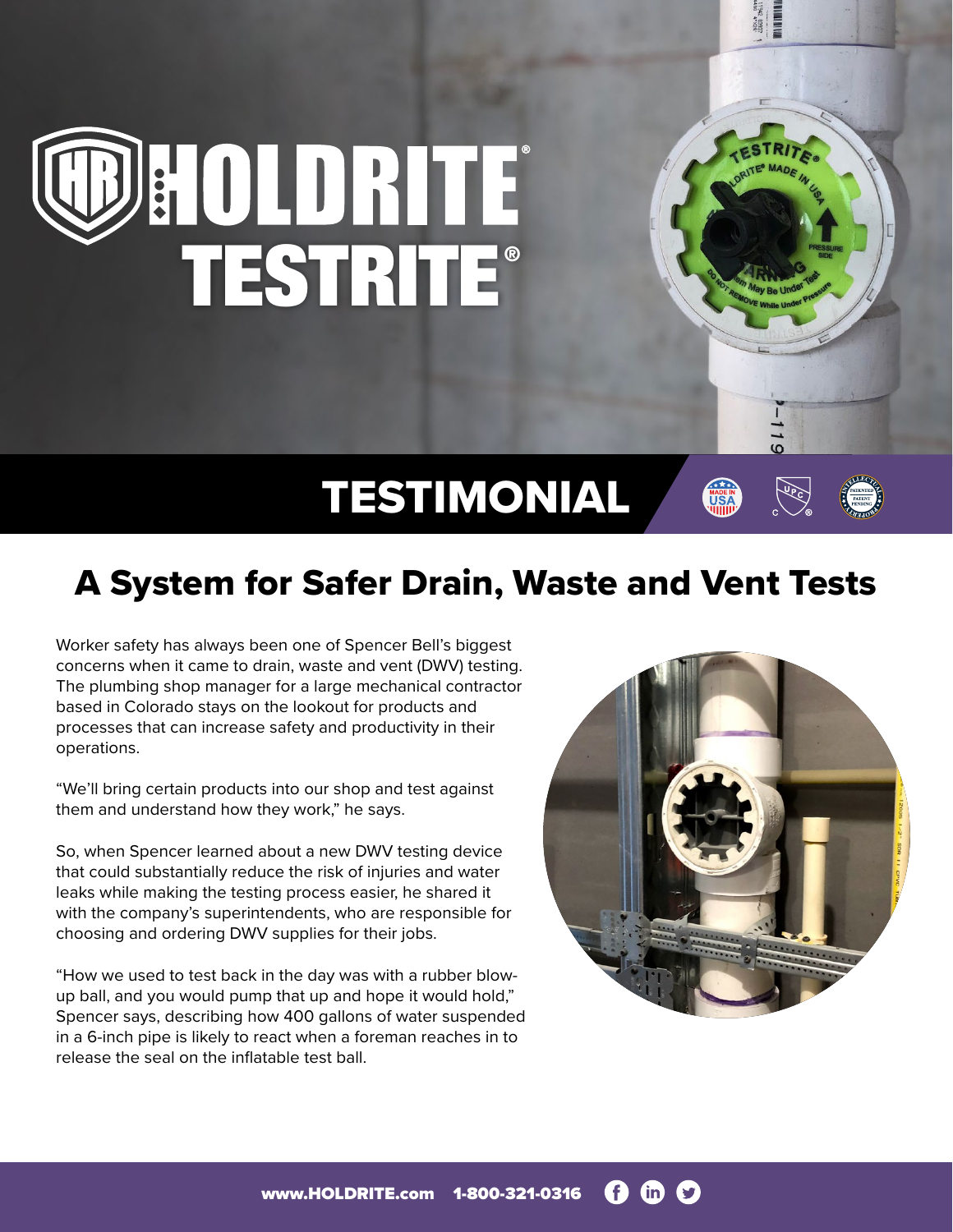"You've got to be able to let the air out and pull the ball out of the tee, and probably nine times out of 10 it doesn't turn into the right situation," he says, explaining how head pressure on the device can injure workers if their hands or fingers get caught, and often leads to water spillage inside of structures.

"This is a pretty dangerous ordeal," he says. "I never wanted to be that guy that went in there and let the test balls out."

## **You can let off the test for whatever amount you need to and then make the repair and fill it back up from that point.**

Spencer Bell, Plumbing Manager

Water leaks also damage structures and lead to ice in cold temperatures, Spencer adds, not to mention the likelihood that foremen will get drenched in the process. Another worry is that test balls or plugs could be pushed down into the sewer system, requiring costly remediation measures.

Spencer also points to the risk of user error as yet another concern. "Someone could easily overinflate a test ball and then if there's any kind of burr in the system, it will pop."

Many of these issues were resolved a few years ago when the company began using HOLDRITE's new TESTRITE DWV Inline Testing system for a majority of its DWV projects. The lab-tested, multi-component system lets workers fill or drain the water test pressure from a valve on the outside of the plumbing system, without reaching inside to adjust the device. Alternatively, water in the system can be flushed down the drain, without having to remove the device. This prevents water spillage related to releasing the seal and allows for easier filling as well as partial drainage.

With TESTRITE, pipes are filled from the bottom up, at the point of the test, which eliminates the need for technicians to climb stairs and ladders to fill pipe systems. Filling from the bottom also means fewer air pockets in the testing system, Spencer says, which makes for more accurate and speedier tests.

All told, Spencer says, TESTRITE means faster drainage as well as faster retests. "Say I have a leaky fitting or Tee somewhere up in the ceiling and it needs to be repaired and retested. You simply hook the hose up to TESTRITE," he says. "You can let off the test for whatever amount you need to and then make the repair and fill it back up from that point."

With test balls and test plugs, on the other hand, there is no partial drainage.

All of these features result in significant time-savings per job, he says.

Spencer says running the numbers on the TESTRITE Test Tees and Test Wedge showed the product to be no more expensive than cast iron tees and inflatable test balls, while also reducing the time it takes for the DWV testing process.



Œ www.HOLDRITE.com 1-800-321-0316 (in)